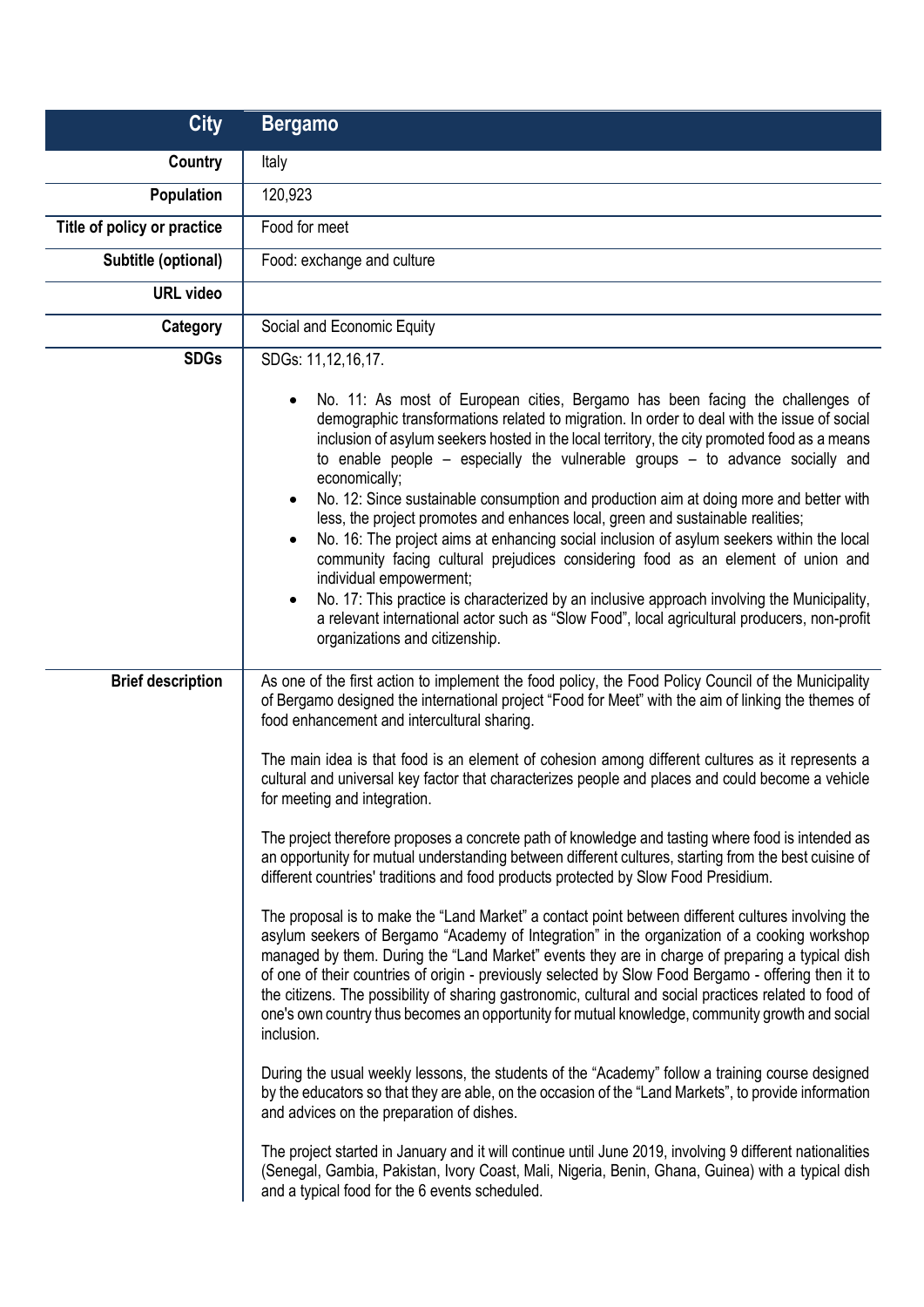| Date of start and state                       | 01/2019 - 06/2019                                                                                                                                                                                                                                                                                                                                                                                                                                                                                                                                                            |
|-----------------------------------------------|------------------------------------------------------------------------------------------------------------------------------------------------------------------------------------------------------------------------------------------------------------------------------------------------------------------------------------------------------------------------------------------------------------------------------------------------------------------------------------------------------------------------------------------------------------------------------|
| (ongoing/completed)                           | Ongoing                                                                                                                                                                                                                                                                                                                                                                                                                                                                                                                                                                      |
| <b>Actors and stakeholders</b><br>involvement | The project is leaded by the Municipality of Bergamo and Slow Food Bergamo. It is carried out by<br>the "Academy of Integration", an experimental project promoted by the Municipality and managed<br>by Ruah Social Cooperative and Caritas Bergamo. "Biodistretto" and "Strada del vino e della Val<br>Calepio" - associations of small local producers - cover the cost of raw materials and compostable<br>tableware. Ubi Bank provides free indoor space for the events.                                                                                                |
| Approach                                      | The City of Bergamo signed the MUFPP in January 2019 and designed "Food for Meet" project<br>$\bullet$<br>in collaboration with Slow Food Bergamo;<br>The "Academy for Integration" collaborates through the preparation of the dishes to be tasted;<br>$\bullet$<br>Selected traditional recipes, belonging to the countries of origin of the migrants, have been<br>$\bullet$<br>identified in order to respect the criteria of Slow Food Presidium;<br>Local stakeholders are involved;<br>$\bullet$<br>Every two weeks the "Land Market" events take place.<br>$\bullet$ |
| Innovation                                    | "Food for Meet" project combines the social aspects of food - as a means to share migrants own<br>baggage and cultural traditions - and the theme of sustainable valorisation of products that are part<br>of the gastronomic cultural heritage of Bergamo and its hinterland.                                                                                                                                                                                                                                                                                               |
|                                               | The relevance of the project lies in the fact that this practice is not designed by a single association<br>but it is developed and supported by the Municipality of Bergamo within a broader and structured<br>framework of food policy actions.                                                                                                                                                                                                                                                                                                                            |
|                                               | To summarise, the practice provides an innovative approach and solution mainly concerning these<br>two elements:                                                                                                                                                                                                                                                                                                                                                                                                                                                             |
|                                               | At every step (from the preparation to the sharing of dishes and the exchange of culinary<br>advice) food is considered not just an object that we ingest but as an element that helps to<br>bring people and cultures closer;<br>A learning process is achieved for all the citizens and tourists that attend that event. The<br>$\bullet$<br>taste of ethnic recipes offers the chance to extend our food concept: the way we use it,<br>how to valorise particular ingredients, how it can be reused.                                                                     |
|                                               | This is in line with the vision of cities promoted in the New Urban Agenda that assumes cultural<br>diversity as a source of enrichment that provides an important contribution to the sustainable<br>development of resilient and sustainable cities. It is thus important to underline that this practice,<br>thanks to its linear and simple approach, is widely replicable in other contexts and situations.                                                                                                                                                             |
| Impact                                        | The project has a social and cultural impact.                                                                                                                                                                                                                                                                                                                                                                                                                                                                                                                                |
|                                               | Regarding the first aspect the "Food for Meet" project addresses the issue of migrant's integration<br>through a simple idea - offering the food of one's own country of origin - allowing the group of the<br>asylum seekers to present themselves to the local community through an aspect common to all<br>humankind but also full of specific cultural connotations.                                                                                                                                                                                                     |
|                                               | In this way the 30 asylum seekers of the "Academy of Integration" are directly involved in the project<br>having the opportunity to increase language and cooking skills that can be useful for their job search.                                                                                                                                                                                                                                                                                                                                                            |
|                                               | Encouraging cultural exchange from a simple element of daily experience can help to reduce<br>cultural distances between the group considered most vulnerable, such as migrants and asylum<br>seekers, and the citizenship. In each of the events organized about 200 portions of typical dishes<br>were served involving an audience of about 1,000 people.                                                                                                                                                                                                                 |